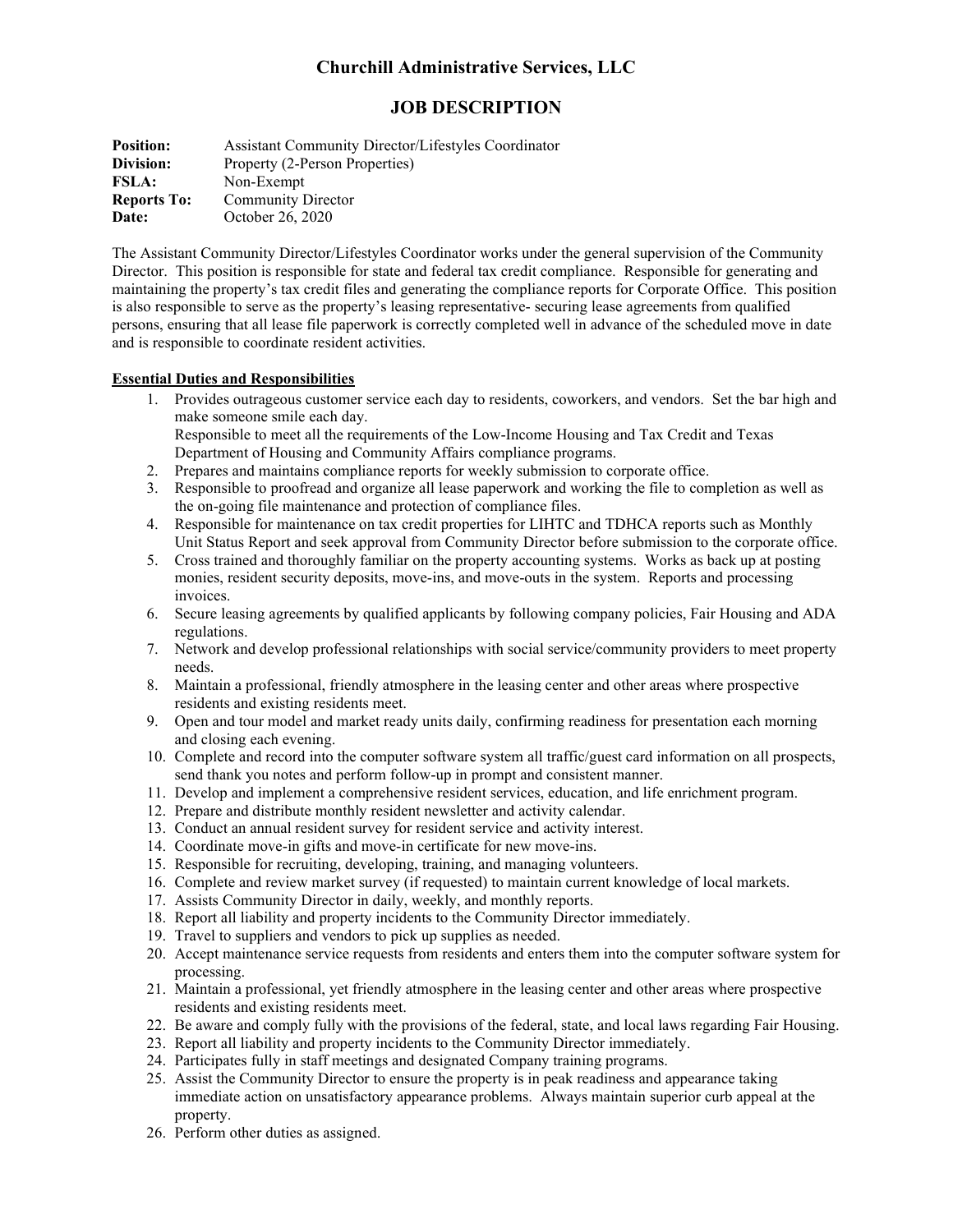*Supervisor Responsibilities*

1. May perform supervisory responsibilities in the absence of the Community Director.

#### **Knowledge & Skill Requirements:**

- 1. High school graduate.
- 2. Office Management experience preferred.
- 3. Excellent communication skills, written and verbal, when dealing with others (staff, vendors, ownership, federal, state, and local agencies, lenders etc.)
- 4. Must be customer service oriented and genuinely support and promote good relations with service staff and residents.
- 5. An aptitude for basic office procedures and have a working knowledge of Microsoft Office products. Data Entry skills preferred.
- 6. Knowledge of bookkeeping skills helpful.
- 7. Perform his/her duties using standard levels of productivity and dependability, ensuring completion in a timely manner and zero-defect manner.
- 8. Must portray a clean, neat, well-groomed professional appearance. Company approved attire may be required and a nametag must be worn in plain sight when at work.
- 9. Must be honest, trustworthy, enthusiastic and team/project oriented.
- 10. A flexible workweek is mandatory. Evening and weekend work may be required.
- 11. Must have a valid TX Driver's License and maintain proof of current car insurance.